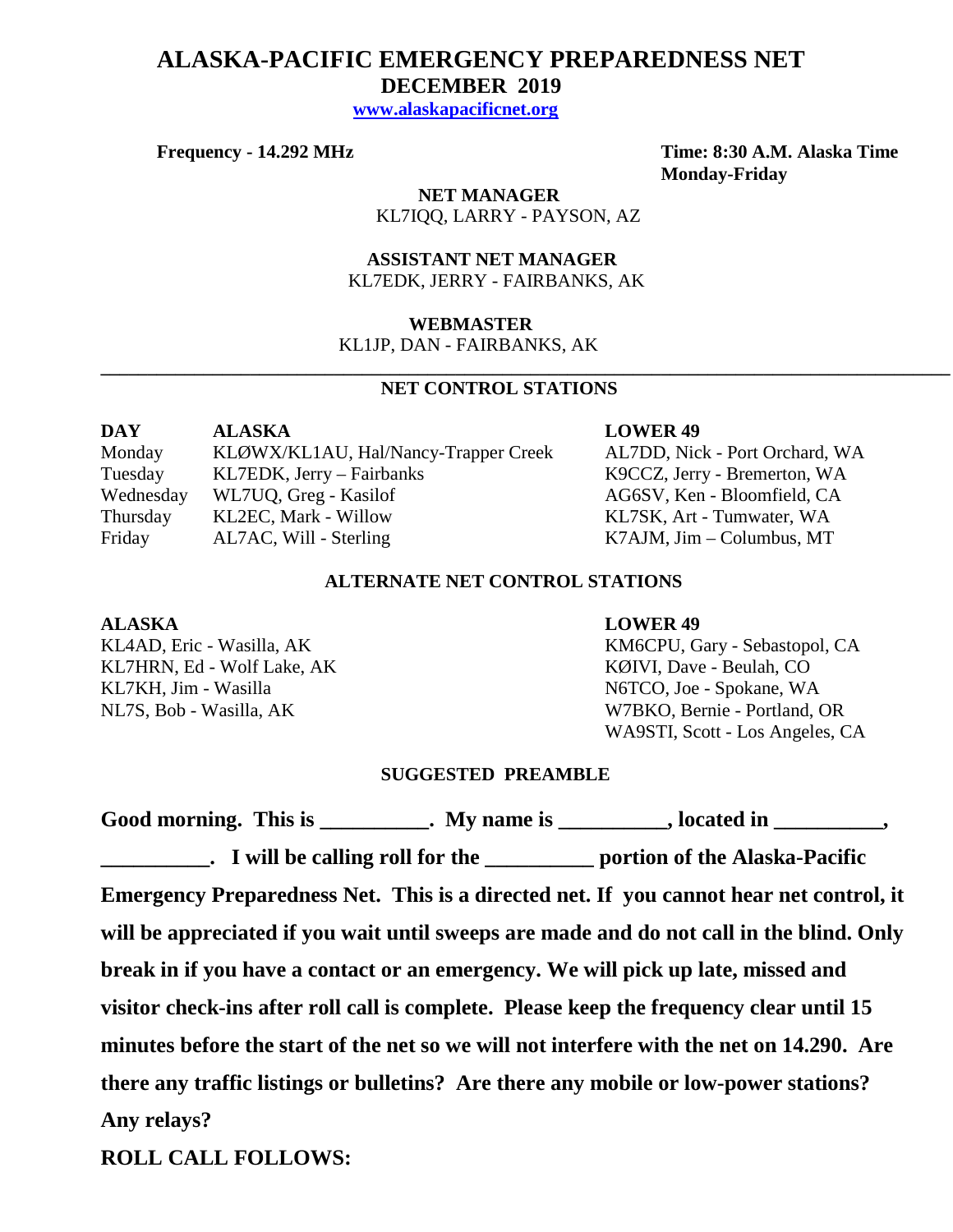|              | <b>LOWER 49 - DECEMBER 2019</b> |                     | <b>DATE</b> | <b>DATE</b> | <b>DATE</b> | <b>DATE</b> | <b>DATE</b> | <b>DATE</b> |
|--------------|---------------------------------|---------------------|-------------|-------------|-------------|-------------|-------------|-------------|
| <b>KL7AN</b> | Van                             | Acampo, CA          |             |             |             |             |             |             |
| KJ6LJK       | Richard                         | Angels Camp, CA     |             |             |             |             |             |             |
|              |                                 |                     |             |             |             |             |             |             |
| N6TEZ        | AI                              | Anza, CA            |             |             |             |             |             |             |
| KL7HM        | Hugh                            | Apache Junction, AZ |             |             |             |             |             |             |
| ${\rm N7GK}$ | Gary                            | Ashland, OR         |             |             |             |             |             |             |
| W7ZF         | Herb                            | Bellevue, WA        |             |             |             |             |             |             |
| <b>KØIVI</b> | Dave                            | Beulah, CO          |             |             |             |             |             |             |
| AG6SV        | Ken                             | Bloomfield, CA      |             |             |             |             |             |             |
| K9CCZ        | Jerry                           | Bremerton, WA       |             |             |             |             |             |             |
| <b>KLØHI</b> | Claudia                         | Brookings, OR       |             |             |             |             |             |             |
| K7AJM        | Jim                             | Columbus, MT        |             |             |             |             |             |             |
| K7OOS        | Harold                          | Coos Bay, OR        |             |             |             |             |             |             |
| W7BBA        | $\text{Jim}`$                   | Cottage Grove, OR   |             |             |             |             |             |             |
| <b>VE6NL</b> | Neal                            | Empress, AB         |             |             |             |             |             |             |
| W7RMH        | Rick                            | Everett, WA         |             |             |             |             |             |             |
| W7ADB        | John                            | Federal Way, WA     |             |             |             |             |             |             |
| AF7MU        | <b>Rusty</b>                    | Florence, OR        |             |             |             |             |             |             |
| KA6WAG       | Robert                          | Florence, OR        |             |             |             |             |             |             |
| K7LWF        | Lyman                           | Gig Harbor, WA      |             |             |             |             |             |             |
| AL1R         | Jim                             | Indianola, WA       |             |             |             |             |             |             |
| W7ISP        | Mike                            | Ione, WA            |             |             |             |             |             |             |
| KK7HK        | Tom                             | Lebanon, OR         |             |             |             |             |             |             |
| AD6RH        | Jeff                            | Livermore, CA       |             |             |             |             |             |             |
| W7DRT        | Don                             | Longbranch, WA      |             |             |             |             |             |             |

 $\lambda$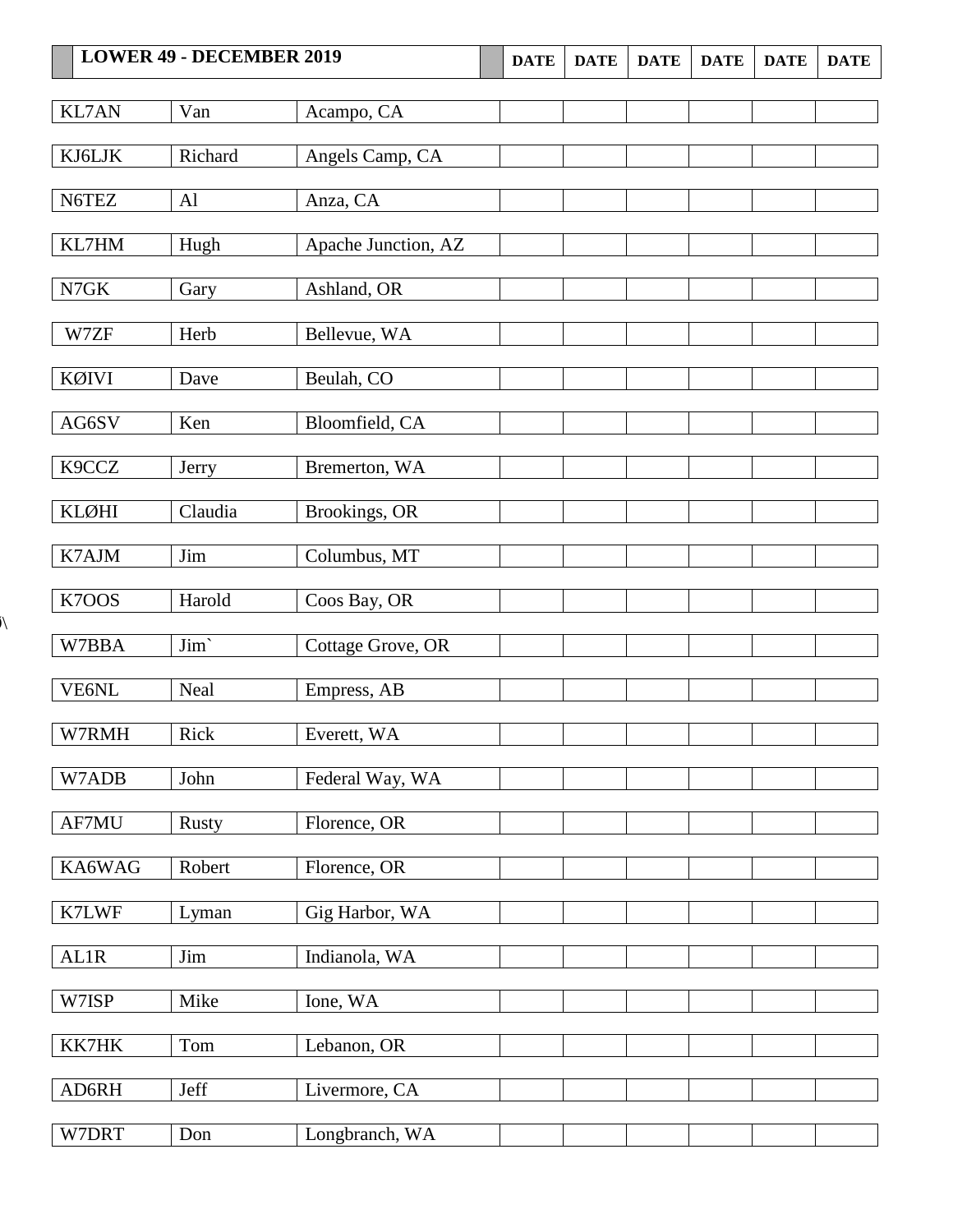| WA9STI           | Scott        | Los Angeles, CA  |  |  |
|------------------|--------------|------------------|--|--|
| KA7ZEM           | Jerry        | Mesa, AZ         |  |  |
| <b>KLØQZ</b>     | Glenn        | Mesa, AZ         |  |  |
| AL7KV            | Phil         | Olympia, WA      |  |  |
| N6BOW            | Doug         | Paradise, CA     |  |  |
| KL7IQQ           | Larry        | Payson, AZ       |  |  |
| KF7RCO           | Roeland      | Phoenix, AZ      |  |  |
| K6YBV            | Bob          | Placerville, CA  |  |  |
| W7BKO            | Bernie       | Portland, OR     |  |  |
| VE7OFA           | Robert       | Port Alberni, BC |  |  |
| $\text{AL7DD}{}$ | <b>Nick</b>  | Port Orchard, WA |  |  |
| <b>KB7PYF</b>    | Charlie      | Poulsbo, WA      |  |  |
| KX6Q             | Les          | Redding, CA      |  |  |
| AL7Y             | Scott        | Ruger Ranch, AZ  |  |  |
| K7GU             | Karl         | Santa, ID        |  |  |
| K7SK             | <b>Steve</b> | Seattle, WA      |  |  |
| KM6CPU           | Gary         | Sebastopol, CA   |  |  |
| N6TCO            | Joe          | Spokane, WA      |  |  |
| AK7YT            | Glenn        | Stockton, CA     |  |  |
| WA6PWP           | Bill         | Stockton, CA     |  |  |
| KL7IZH           | <b>Steve</b> | Tonasket, WA     |  |  |
| KL7SK            | Art          | Tumwater, WA     |  |  |
| KL7LL            | John         | Valley, WA       |  |  |
| KA7ZQW           | Terry        | Vancouver, WA    |  |  |
| W6SGJ            | Dick         | Vancouver, WA    |  |  |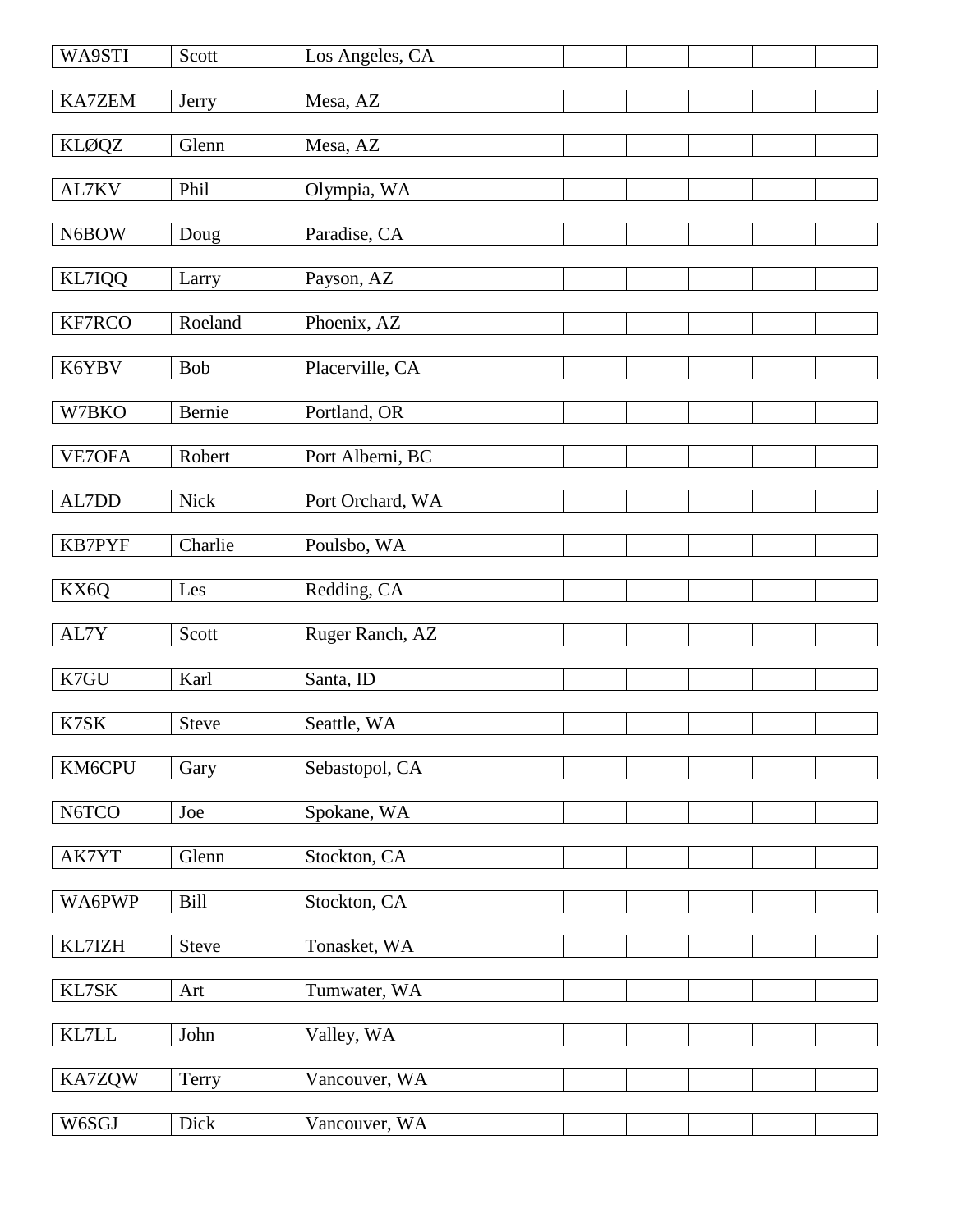| WX8OH                       | Warren      | W. Lafayette, OH                     |  |  |  |  |
|-----------------------------|-------------|--------------------------------------|--|--|--|--|
|                             |             |                                      |  |  |  |  |
| W7UMX                       | <b>MARS</b> | Whidbey Island, WA                   |  |  |  |  |
|                             |             |                                      |  |  |  |  |
| W9JDW                       | Jim         | Washington, IN                       |  |  |  |  |
|                             |             |                                      |  |  |  |  |
| AL7D                        | Dave        | Yuma, AZ                             |  |  |  |  |
|                             |             |                                      |  |  |  |  |
|                             |             | <b>LOWER 49 TOTAL</b>                |  |  |  |  |
|                             |             |                                      |  |  |  |  |
|                             |             | TOTAL CHECK-INS (INCLUDING VISITORS) |  |  |  |  |
|                             |             |                                      |  |  |  |  |
| <b>TOTAL FORMAL TRAFFIC</b> |             |                                      |  |  |  |  |

|                |             | VISITORS - DECEMBER 2019 - LOWER 49 | <b>DATE</b> | <b>DATE</b> | <b>DATE</b> | <b>DATE</b> | <b>DATE</b> | <b>DATE</b> |
|----------------|-------------|-------------------------------------|-------------|-------------|-------------|-------------|-------------|-------------|
| <b>STATION</b> | <b>NAME</b> | <b>LOCATION</b>                     |             |             |             |             |             |             |
|                |             |                                     |             |             |             |             |             |             |
|                |             |                                     |             |             |             |             |             |             |
|                |             |                                     |             |             |             |             |             |             |
|                |             |                                     |             |             |             |             |             |             |
|                |             |                                     |             |             |             |             |             |             |
|                |             |                                     |             |             |             |             |             |             |
|                |             |                                     |             |             |             |             |             |             |
|                |             |                                     |             |             |             |             |             |             |
|                |             |                                     |             |             |             |             |             |             |
|                |             |                                     |             |             |             |             |             |             |
|                |             |                                     |             |             |             |             |             |             |
|                |             |                                     |             |             |             |             |             |             |
|                |             |                                     |             |             |             |             |             |             |
|                |             |                                     |             |             |             |             |             |             |
|                |             |                                     |             |             |             |             |             |             |
|                |             |                                     |             |             |             |             |             |             |
|                |             |                                     |             |             |             |             |             |             |
|                |             |                                     |             |             |             |             |             |             |
|                |             |                                     |             |             |             |             |             |             |
|                |             |                                     |             |             |             |             |             |             |
|                |             |                                     |             |             |             |             |             |             |
|                |             |                                     |             |             |             |             |             |             |
|                |             |                                     |             |             |             |             |             |             |
|                |             |                                     |             |             |             |             |             |             |
|                |             |                                     |             |             |             |             |             |             |
|                |             |                                     |             |             |             |             |             |             |
|                |             |                                     |             |             |             |             |             |             |
|                |             |                                     |             |             |             |             |             |             |
|                |             |                                     |             |             |             |             |             |             |
|                |             |                                     |             |             |             |             |             |             |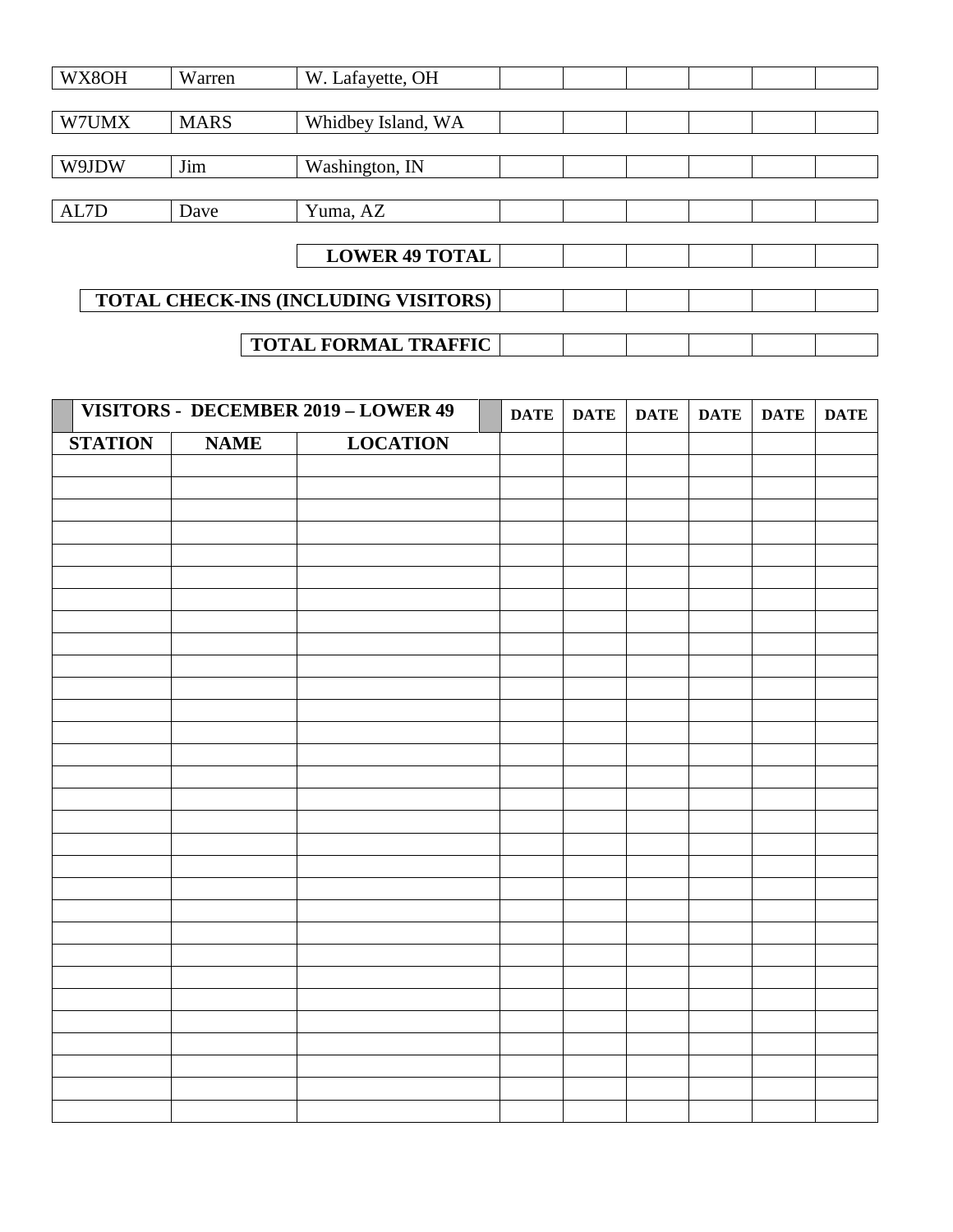|                | <b>ALASKA - DECEMBER 2019</b> |                     | <b>DATE</b> | <b>DATE</b> | <b>DATE</b> | <b>DATE</b> | <b>DATE</b> | <b>DATE</b> |
|----------------|-------------------------------|---------------------|-------------|-------------|-------------|-------------|-------------|-------------|
| <b>STATION</b> | <b>NAME</b>                   | <b>LOCATION</b>     |             |             |             |             |             |             |
|                |                               |                     |             |             |             |             |             |             |
| <b>ALØU</b>    | Art                           | Anchorage, AK       |             |             |             |             |             |             |
|                |                               |                     |             |             |             |             |             |             |
| KL7ICB         | John                          | Anchorage, AK       |             |             |             |             |             |             |
| KL7QZ          | John                          | Anchorage, AK       |             |             |             |             |             |             |
|                |                               |                     |             |             |             |             |             |             |
| KL7YK          | Ron                           | Anchorage, AK       |             |             |             |             |             |             |
|                |                               |                     |             |             |             |             |             |             |
| KL4QG          | Joe                           | Bethel, AK          |             |             |             |             |             |             |
|                |                               |                     |             |             |             |             |             |             |
| KL2EC          | Mark                          | Caswell Lakes, AK   |             |             |             |             |             |             |
| KL2GS          | Mac                           | Central, AK         |             |             |             |             |             |             |
|                |                               |                     |             |             |             |             |             |             |
| AL7AQ          | <b>Bruce</b>                  | Excursion Inlet, AK |             |             |             |             |             |             |
| KL7WJ          | Debbie                        | Excursion Inlet, AK |             |             |             |             |             |             |
|                |                               |                     |             |             |             |             |             |             |
| KG5MIO         | <b>Nick</b>                   | Fairbanks, AK       |             |             |             |             |             |             |
|                |                               |                     |             |             |             |             |             |             |
| <b>KL7EBF</b>  | Bob                           | Fairbanks, AK       |             |             |             |             |             |             |
| <b>KL7EDK</b>  | Jerry                         | Fairbanks, AK       |             |             |             |             |             |             |
|                |                               |                     |             |             |             |             |             |             |
| WL7GX          | Jerry                         | Fairbanks, AK       |             |             |             |             |             |             |
|                |                               |                     |             |             |             |             |             |             |
| KL2PM          | Rick                          | Glacier View, AK    |             |             |             |             |             |             |
|                |                               |                     |             |             |             |             |             |             |
| KL7YXF         | Lynn                          | Haines, AK          |             |             |             |             |             |             |
| <b>KL4RH</b>   | Allan                         | Homer, AK           |             |             |             |             |             |             |
|                |                               |                     |             |             |             |             |             |             |
| $\it NL7WK$    | Tom                           | Homer, AK           |             |             |             |             |             |             |
| WL7FH          | Debbie                        | Homer, AK           |             |             |             |             |             |             |
|                |                               |                     |             |             |             |             |             |             |
| WL7PM          | Dean                          | Homer, AK           |             |             |             |             |             |             |
| AL5G           | Robert                        | Juneau, AK          |             |             |             |             |             |             |
|                |                               |                     |             |             |             |             |             |             |
| KL2UH          | Ernie                         | Juneau, AK          |             |             |             |             |             |             |
|                |                               |                     |             |             |             |             |             |             |
| KL7 IWC        | Larry                         | Juneau, AK          |             |             |             |             |             |             |
|                |                               |                     |             |             |             |             |             |             |
| KL7IYD         | Jim                           | Juneau, AK          |             |             |             |             |             |             |
|                |                               |                     |             |             |             |             |             |             |
| NL3A           | Bill                          | Juneau, AK          |             |             |             |             |             |             |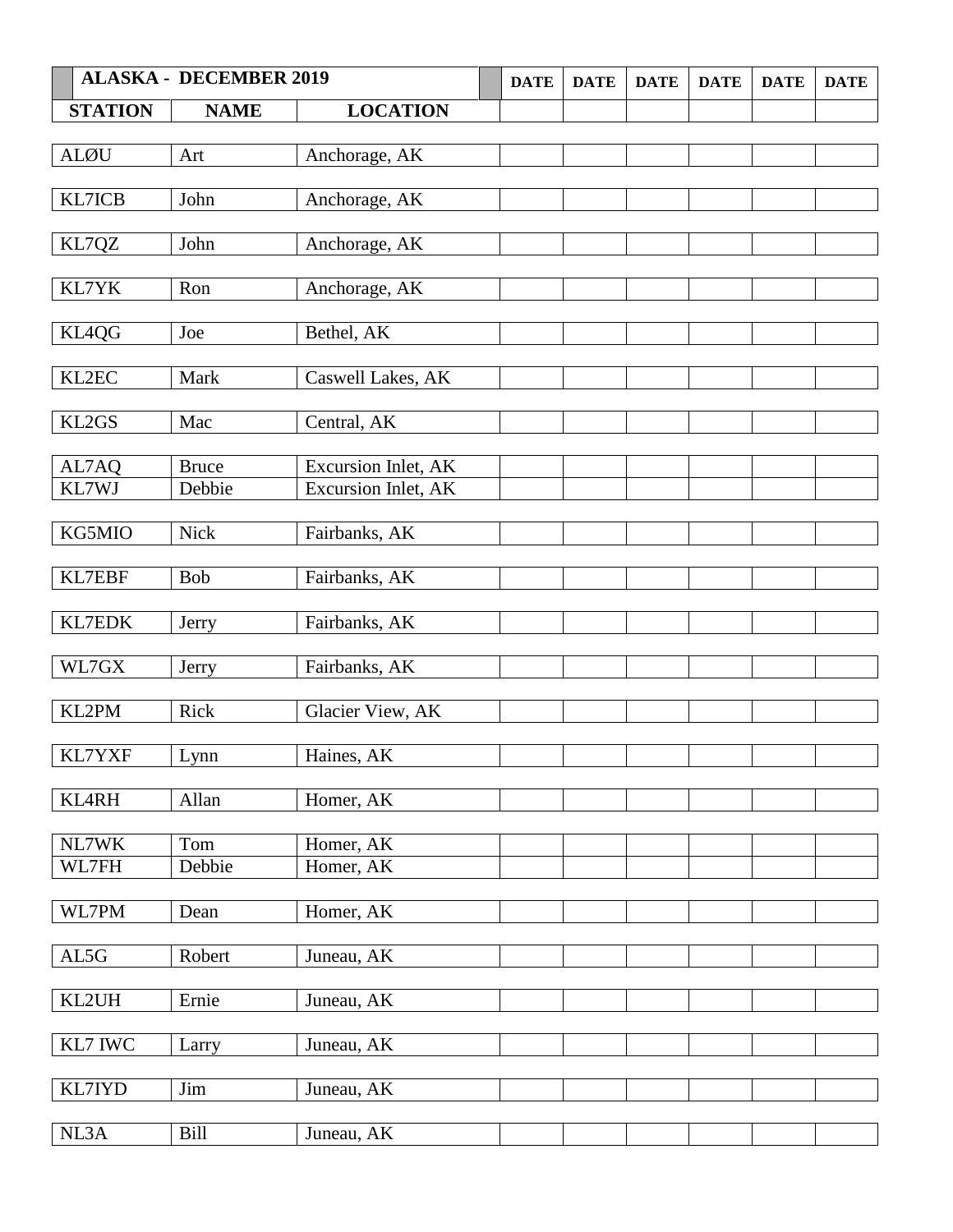| WL7BKA         | Dave          | Juneau, AK                 |  |  |  |
|----------------|---------------|----------------------------|--|--|--|
|                |               |                            |  |  |  |
| WL7UQ<br>WL7UR | Greg<br>Karen | Kasilof, AK<br>Kasilof, AK |  |  |  |
|                |               |                            |  |  |  |
| <b>KL4CA</b>   | Saunya        | Ketchikan, AK              |  |  |  |
| <b>KL4CB</b>   | Allen         | Ketchikan, AK              |  |  |  |
|                |               |                            |  |  |  |
| KL7GIH         | Chris         | Ketchikan, AK              |  |  |  |
|                |               |                            |  |  |  |
| KL7NC          | Bob           | Ketchikan, AK              |  |  |  |
|                |               |                            |  |  |  |
| NL7LL          | Gary          | Ketchikan, AK              |  |  |  |
| WL7AUV         | Leroy         | Ketchikan, AK              |  |  |  |
|                |               |                            |  |  |  |
| <b>NØSUB</b>   | Don           | Montana Creek, AK          |  |  |  |
|                |               |                            |  |  |  |
| AL7LW          | Larry         | Nikiski, AK                |  |  |  |
| AL7LX          | <b>Brenda</b> | Nikiski, AK                |  |  |  |
|                |               |                            |  |  |  |
| KL7JHR         | Dennis        | Ninilchik, AK              |  |  |  |
| KL7KL          | Martha        | Ninilchik, AK              |  |  |  |
| KL7JFT         | Don           | Palmer, AK                 |  |  |  |
| KL2FA          | Carol         | Palmer, AK                 |  |  |  |
|                |               |                            |  |  |  |
| N7FXX          | Claude        | Palmer, AK                 |  |  |  |
|                |               |                            |  |  |  |
| WL7UL          | John          | Peters Creek, AK           |  |  |  |
|                |               |                            |  |  |  |
| WL7LV          | Gary          | Petersburg, AK             |  |  |  |
|                |               |                            |  |  |  |
| KE7FXM         | Jimmy         | Prince of Wales Isl., AK   |  |  |  |
| AL6G           | Mike          | Sitka, AK                  |  |  |  |
|                |               |                            |  |  |  |
| <b>WA1FVJ</b>  | Ed            | Soldotna, AK               |  |  |  |
|                |               |                            |  |  |  |
| AL7AC          | Will          | Sterling, AK               |  |  |  |
|                |               |                            |  |  |  |
| KL3CV          | Tim           | Sterling, AK               |  |  |  |
|                |               |                            |  |  |  |
| WL7UP          | Ward          | Sterling, AK               |  |  |  |
| KL7ST          | Stanton       | Tok, AK                    |  |  |  |
|                |               |                            |  |  |  |
| <b>KLØWX</b>   | Hal           | Trapper Creek, AK          |  |  |  |
| <b>KL1AU</b>   | Nancy         | Trapper Creek, AK          |  |  |  |
|                |               |                            |  |  |  |